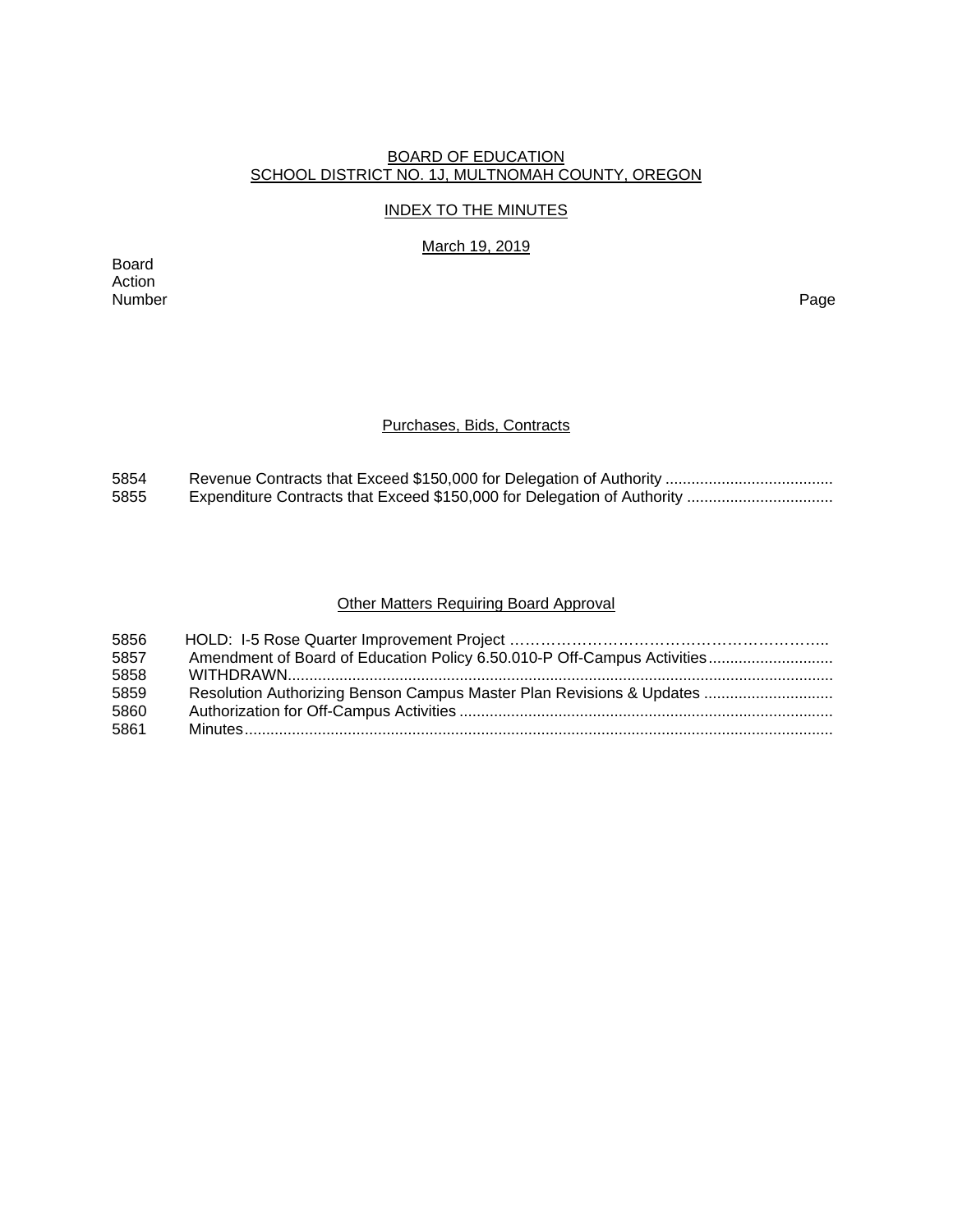## Purchases, Bids, Contracts

# Resolution Numbers 5854 and 5855

Director Brim-Edwards moved and Director Anthony seconded the motion to adopt the above referenced numbers. The motion was put to a voice vote and passed unanimously (6-yes, 0-no), with Director Kohnstamm and Student Representative Paesler absent.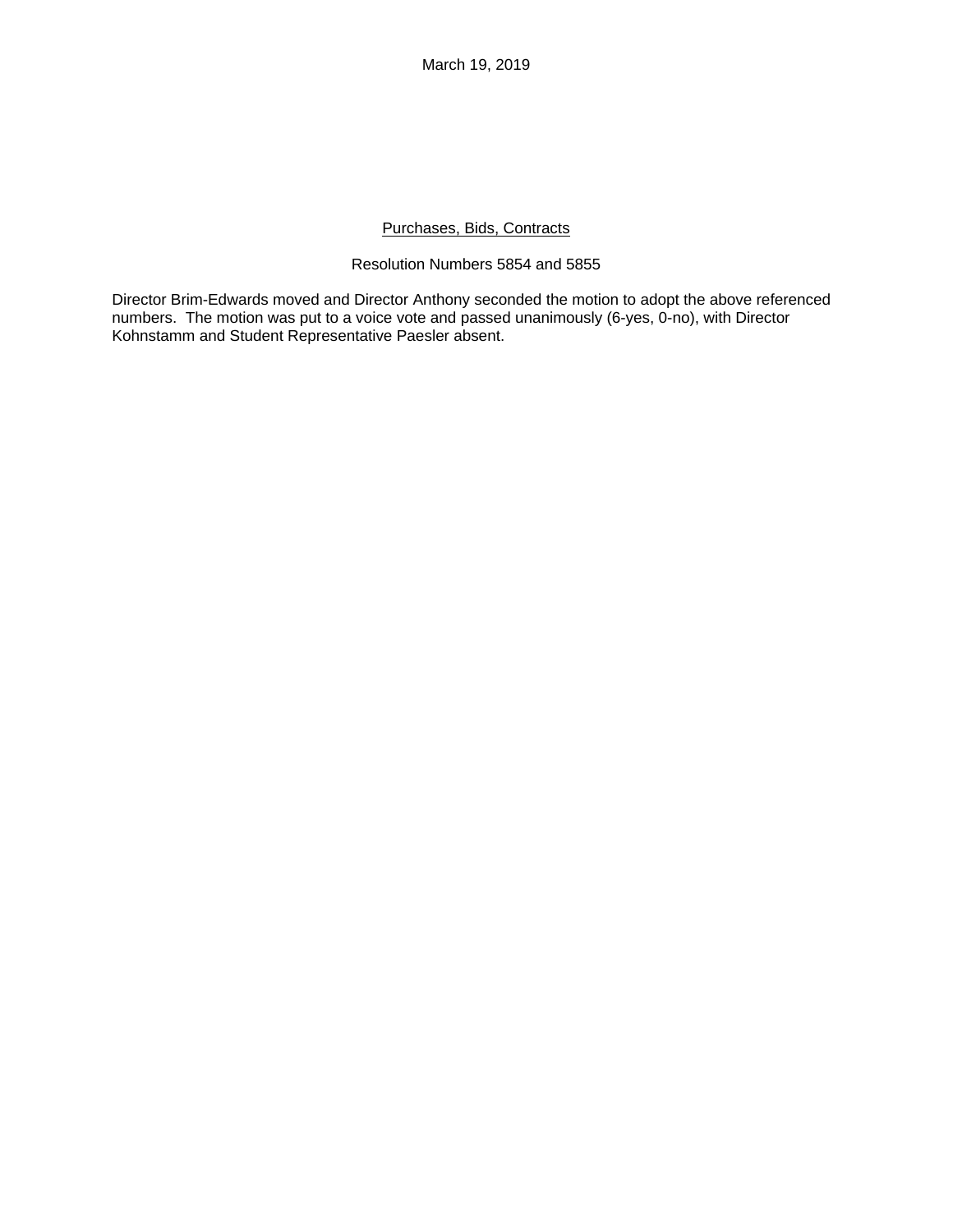## **RESOLUTION No. 5854**

#### Revenue Contracts that Exceed \$150,000 Limit for Delegation of Authority

#### **RECITAL**

Portland Public Schools ("District") Public Contracting Rules PPS-45-0200 ("Authority to Approve District Contracts; Delegation of Authority to Superintendent") requires the Board of Education ("Board") to enter into and approve all contracts, except as otherwise expressly authorized. Contracts exceeding \$150,000 per contractor are listed below.

## **RESOLUTION**

The Superintendent recommends that the Board approve these contracts. The Board accepts this recommendation and by this resolution authorizes the Deputy Clerk to enter into the following agreements.

#### **NEW REVENUE CONTRACTS**

#### No New Revenue Contracts

## **NEW INTERGOVERNMENTAL AGREEMENTS / REVENUE ("IGA/Rs")**

No New Intergovernmental Agreements/Revenue Contracts

#### **AMENDMENTS TO EXISTING REVENUE CONTRACTS**

| <b>Contractor</b>    | Contract<br>Term             | <b>Contract Type</b>                        | <b>Description of Services</b>                                                            | Contract<br>Amount       | Responsible<br>Administrator,<br><b>Funding Source</b> |
|----------------------|------------------------------|---------------------------------------------|-------------------------------------------------------------------------------------------|--------------------------|--------------------------------------------------------|
| University of Oregon | 6/1/18<br>through<br>5/31/19 | Intergovernmental<br>Agreement /<br>Revenue | Subaward agreement between<br>University of Oregon and PPS<br>for Chinese Flagship Grant. | \$427,666<br>\$1,135,532 | Y. Curtis                                              |
|                      |                              | IGA/R 64090                                 |                                                                                           |                          |                                                        |
|                      |                              | Amendment 3                                 |                                                                                           |                          |                                                        |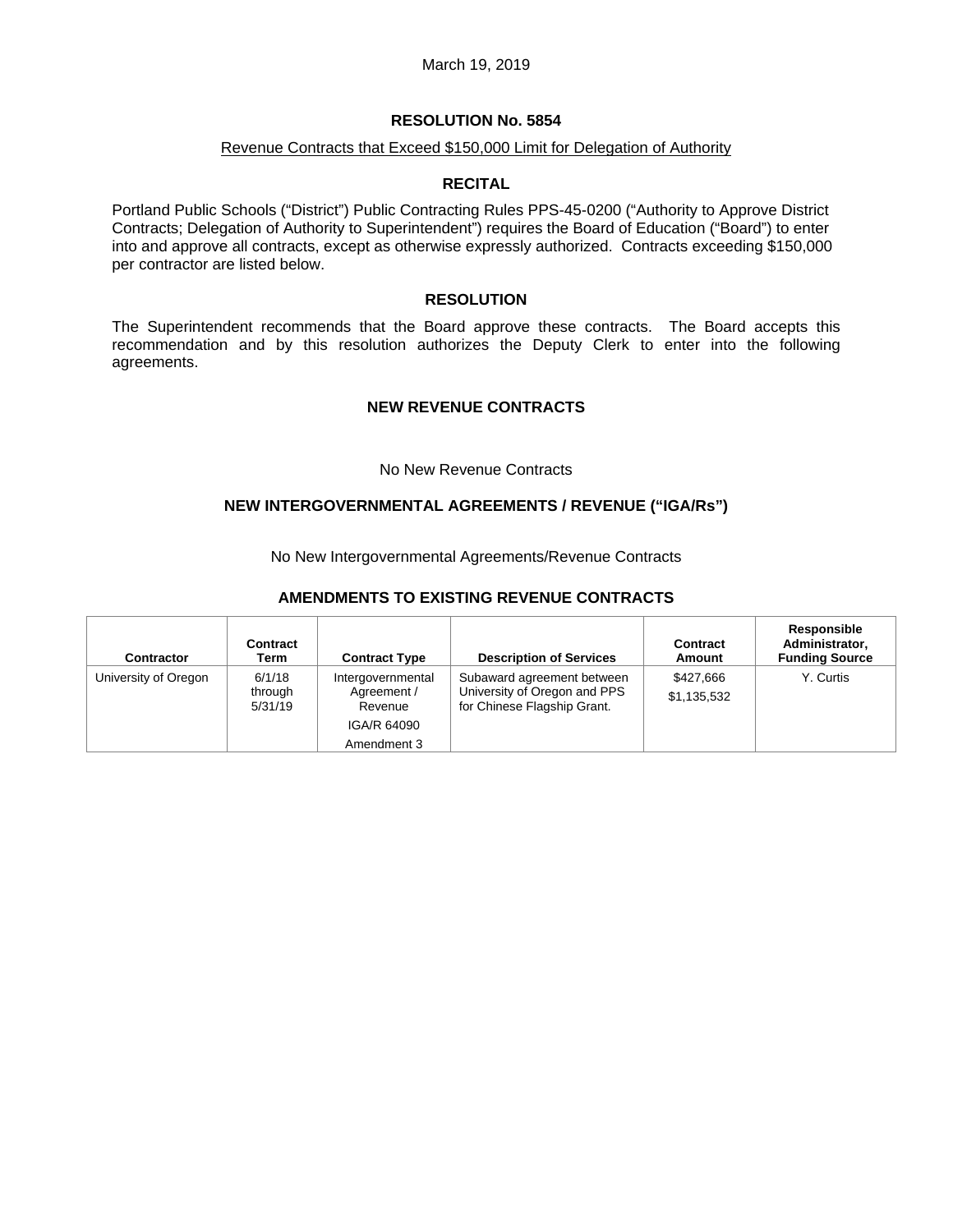### Expenditure Contracts that Exceed \$150,000 for Delegation of Authority

## **RECITAL**

Portland Public Schools ("District") Public Contracting Rules PPS-45-0200 ("Authority to Approve District Contracts; Delegation of Authority to Superintendent") requires the Board of Education ("Board") enter into contracts and approve payment for products, materials, supplies, capital outlay, equipment, and services whenever the total amount exceeds \$150,000 per contract, excepting settlement or real property agreements. Contracts meeting this criterion are listed below.

## **RESOLUTION**

The Superintendent recommends that the Board approve these contracts. The Board accepts this recommendation and by this resolution authorizes the Deputy Clerk to enter into the following agreements.

## **NEW CONTRACTS**

No New Contracts

## **NEW INTERGOVERNMENTAL AGREEMENTS ("IGAs")**

No New IGAs

#### **AMENDMENTS TO EXISTING CONTRACTS**

| <b>Contractor</b>                | Contract<br>Amendment<br>Term | <b>Contract Type</b>                             | <b>Description of Services</b>                                                             | Amendment<br><b>Amount, Fiscal</b><br>Year Total,<br><b>Contract Total,</b> | Responsible<br>Administrator,<br><b>Funding Source</b> |
|----------------------------------|-------------------------------|--------------------------------------------------|--------------------------------------------------------------------------------------------|-----------------------------------------------------------------------------|--------------------------------------------------------|
| Office of the General<br>Counsel | 10/1/18<br>through<br>6/30/19 | <b>Legal Services</b><br>LS 65544<br>Amendment 6 | Continued Interim General<br>Counsel services.<br><b>Direct Negotiation</b><br>PPS-46-0525 | \$175,000<br>\$362,500<br>\$529,250                                         | S. Reese<br><b>Fund 101</b><br>Dept. 5402              |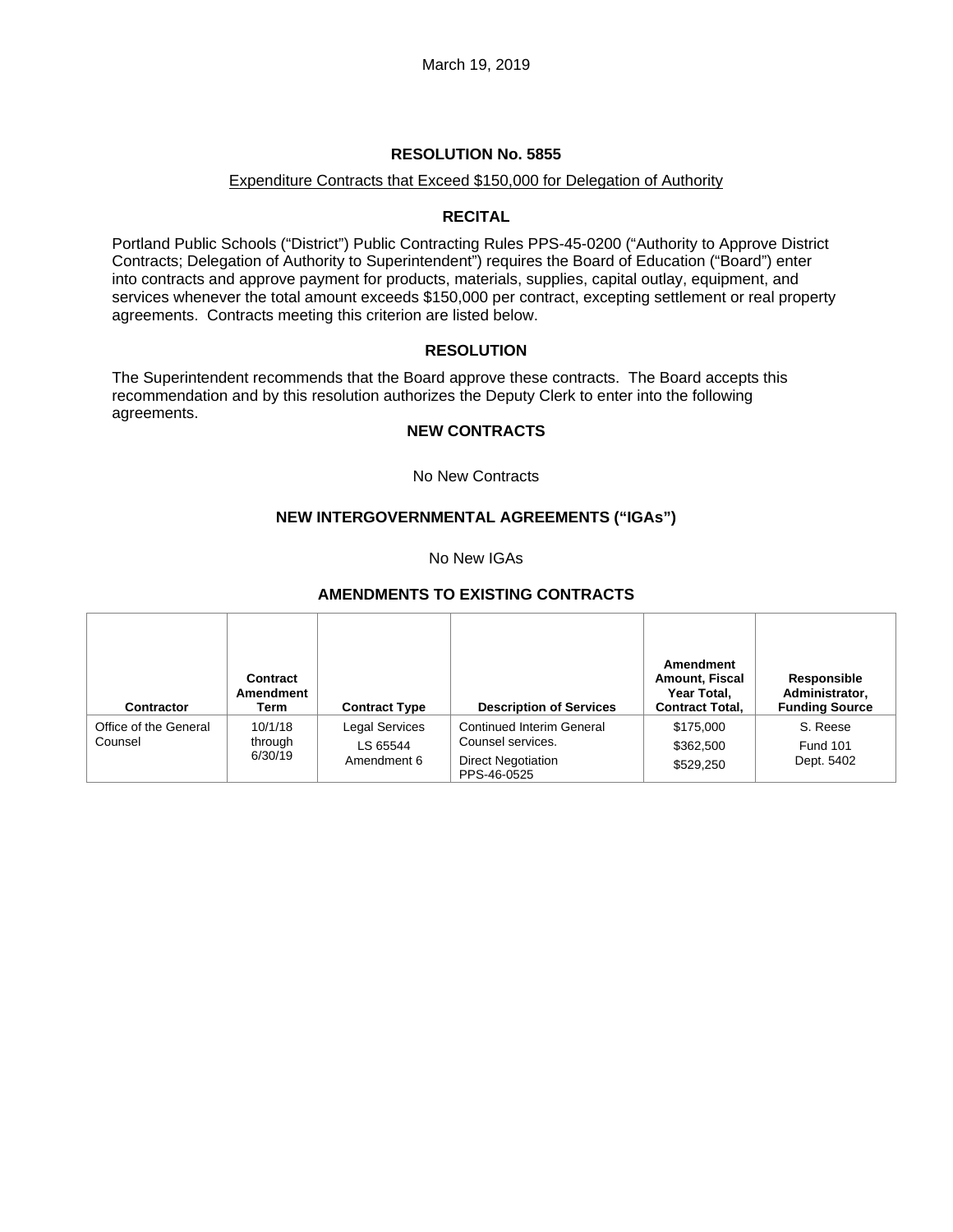## Other Matters Requiring Board Approval

#### Resolution Numbers 5856 through 5861

During the Committee of the Whole, Director Kohnstamm moved and Director Anthony seconded the motion to adopt amended Resolution 5856. The motion was put to a voice vote and passed unanimously (6-yes, 0-no), with Director Kohnstamm absent and Student Representative Paesler voting yes, unofficial.

Director Anthony moved and Director Bailey seconded the motion to amend Resolution 5856 by adding the following language to Recital G: "…lack of school bus egress from Harriet Tubman Middle School with the removal of the Flint Street overpass, ….". The motion was put to a voice vote and passed unanimously (7-yes, 0-no), with Student Representative Paesler voting yes, unofficial.

Director Kohnstamm moved and Director Anthony seconded the motion to amend Resolution 5856 by revising the language of Recital 3 as follows: "The Board agrees to busmit comments to ODOT during the Environmental Assessment public comment period."

During the Committee of the Whole, Director Anthony moved and Director Brim-Edwards seconded the motion to adopt Resolution 5857. The motion was put to a voice vote and passed unanimously (6-yes, 0 no), with Director Kohnstamm absent and Student Representative Paesler voting yes, unofficial.

Director Anthony moved and Director Bailey seconded the motion to amend Policy 6.50.010-P by replacing the word "avoid" with "mitigate" in the first sentence of paragraph I.5. The motion was put to a voice vote and failed (1-yes [Anthony], 5-no), with Director Kohnstamm absent and Student Representative Paesler voting no, unofficial.

Director Brim-Edwards moved and Director Anthony seconded the motion to amend Policy 6.50.010-P by adding the word "race" in the first sentence of paragraph I.5. The motion was put to a voice vote and passed unanimously (6-yes, 0-no), with Student Representative Paesler voting yes, unofficial.

Director Bailey moved and Director Brim-Edwards seconded the motion to amend Policy 6.50.010-P, paragraph I.3, to read as follows:

- 3) Schools and staff to submit field trip requests for review, and approval or denial, prior to any planned activities.
	- a. Principals shall have the authority to approve regular off-campus field trips, subject to Risk Management approval, occurring during the course of one school day.
	- b. All off-campus trips comprising more than one school day will be reviewed by Risk Management and approved by the supervising Area Assistant Superintendent.
	- c. Specific timelines, procedures, and requirements of this field trip approval process will be outlined in a related Administrative Directive.

During the Committee of the Whole, Director Kohnstamm moved and Director Anthony seconded the motion to adopt Resolutions 5859 through 5861 (Resolution 5858 withdrawn). The motion was put to a voice vote and passed unanimously (6-yes, 0-no), with Director Kohnstamm absent and Student Representative Paesler voting yes, unofficial.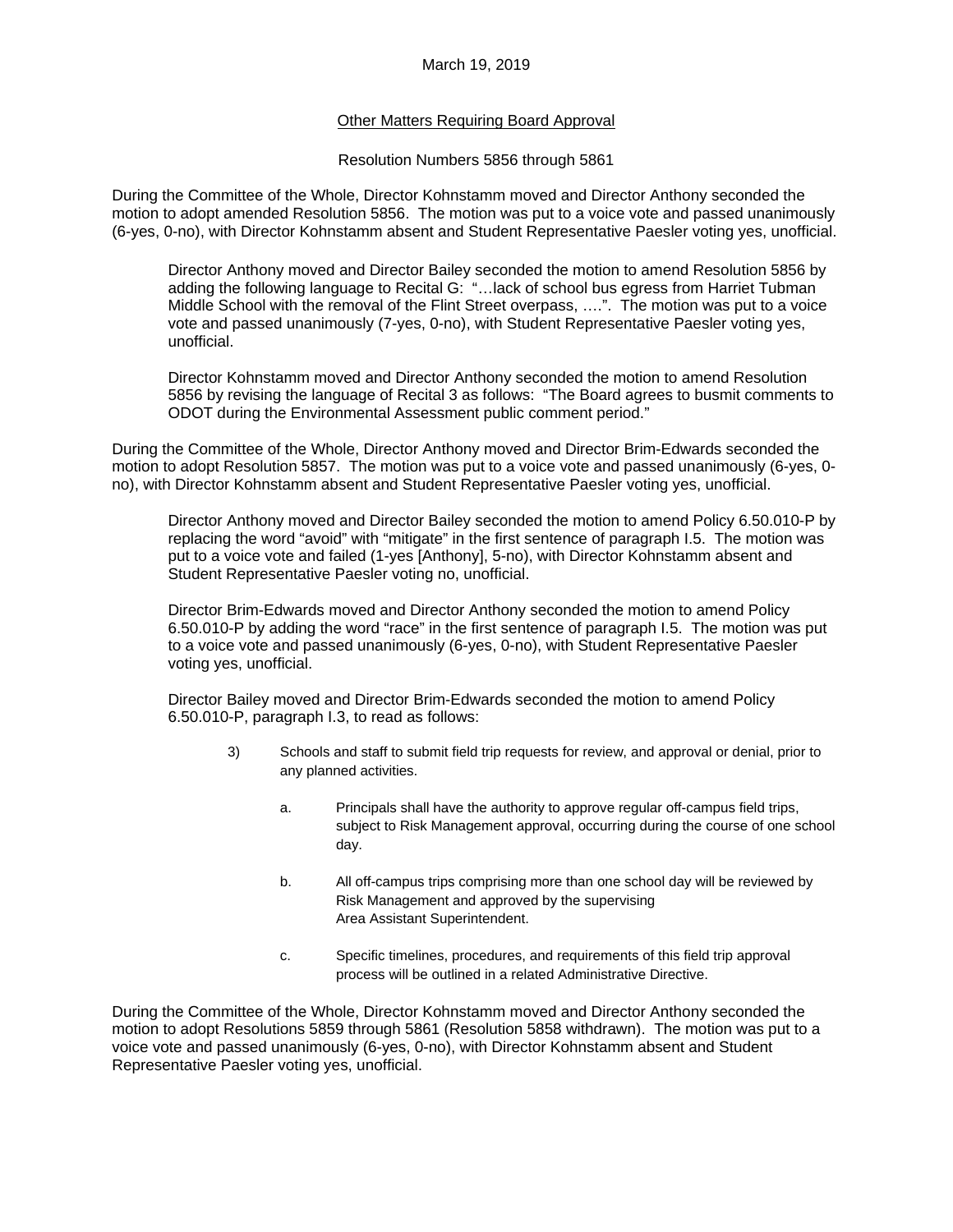#### PPS Comments on the Environmental Assessment of the I-5 Broadway-Weidler Facility Plan

# **RECITALS**

- A. In 2012, the Oregon Department of Transportation (ODOT) and the City of Portland Bureau of Planning and Sustainability and the Bureau of Transportation developed the I-5 Broadway-Weidler Facility Plan in conjunction with the City's N/NE Quadrant Plan. The N/NE Quadrant Plan set goals and actions for the land use and development in north and northeast Portland, while the Broadway-Weidler Facility Plan was intended to improve safety and operations on I-5 in the vicinity of the Broadway/Weidler interchange. Key elements of the facility plan include:
	- 1. Adding auxiliary lanes and full-width shoulders (within existing right-of-way).
	- 2. Rebuilding structures at Broadway, Weidler, Vancouver and Williams and adding a lid over the freeway.
	- 3. Moving the I-5 southbound on-ramp to Weidler.
	- 4. Adding new connections over the freeway for pedestrian and bicycle travel in the interchange area.
- B. In 2012, the Portland City Council and the Oregon Transportation Commission approved the Broadway-Weidler Facility Plan. The proposed plan includes substantial widening of I-5 immediately adjacent to Harriet Tubman Middle School, including extending travel lanes closer to the school and constructing new retaining walls.
- C. In 2016, ODOT concluded the Broadway-Weidler Facility Plan improvements were technically feasible, and proceeded with development of an Environmental Assessment (EA). The EA is intended to evaluate the benefits and impacts within the Project Area of two alternatives: one in which the project would move forward as planned (Build Alternative), and one in which the project would not be built (No-Build Alternative).
- D. The National Environmental Policy Act (NEPA) requires federal agencies to assess the environmental effects of their proposed actions prior to making decisions. Based on the EA, the following actions can occur:
	- a. If the agency determines that the action will not have significant environmental impacts, the agency will issue a Finding of No Significant Impact (FONSI). A FONSI is a document that presents the reasons why the agency has concluded that there are no significant environmental impacts projected to occur upon implementation of the action.
	- b. If the EA determines that the environmental impacts of a proposed action will be significant, an Environmental Impact Statement is prepared.
- E. ODOT's EA was published on February 15, 2019. The public comment period closes April 1, 2019. ODOT is required to take into consideration public health impacts in its analysis, and to use an equity lens in its planning processes. The historical legacy from ODOT ignoring health and equity concerns voiced decades ago about building a freeway to close to a school has cost PPS millions of dollars that were used to make the air inside Tubman safe for students.
- F. Although the proposed changes are immediately adjacent to PPS properties, in particular the Harriet Tubman Middle School, neither ODOT nor the City meaningfully engaged with PPS during the planning process to assess the potential impacts, either short-term or long-term, on the health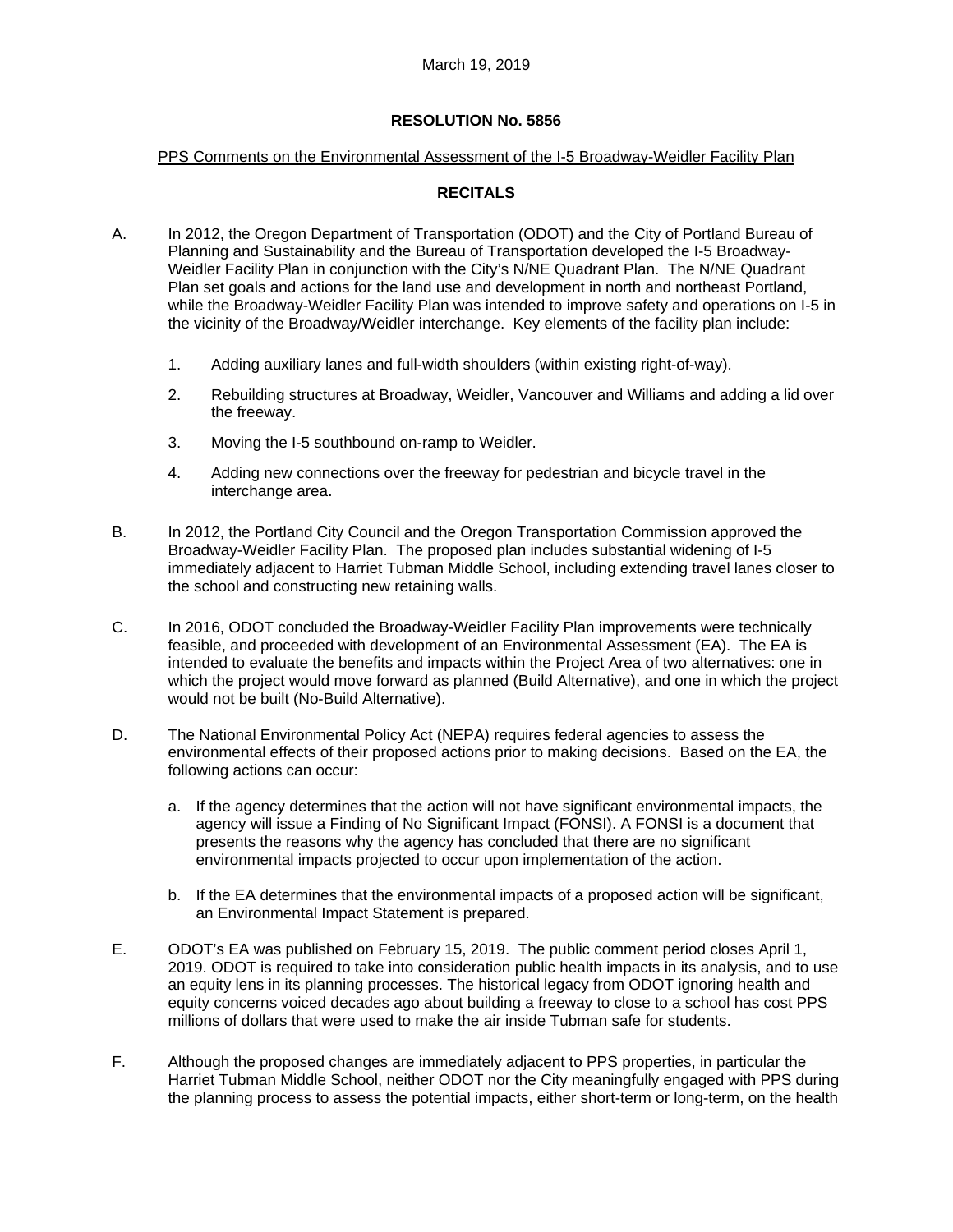of students and staff from environmental hazards or on the structural integrity of PPS facilities from incursions on PPS property during construction.

- G. An initial review of the EA by PPS staff has raised substantial questions about potential impacts on PPS properties, including risks to soil stability under the Harriet Tubman Middle School site during the construction process, increased air pollution, increased noise pollution, lack of school bus egress from Harriet Tubman Middle School with the removal of the Flint Street overpass, and shifts to traffic patterns in the vicinity of both Tubman and District headquarters.
- H. The materials that have been made publicly available to date, including the environmental assessments published only six weeks ago, provide insufficient evidence that the full scope of potential impacts from these projects has been adequately assessed.

## **RESOLUTION**

- 1. Due to the potential significant negative short-term and long-term impacts of the proposed project to PPS property, students, staff, and stakeholders, the Board of Education (Board) believes that ODOT cannot legitimately issue a Finding of No Significant Impact (FONSI). Additional study and input is necessary to understand the extent of the impacts and develop mitigation strategies.
- 2. Therefore, the Board finds that a full Environmental Impact Statement for the proposed project is warranted and necessary to determine the potential impacts of the proposed I-5 construction on PPS properties, PPS students and staff, and the larger community.
- 3. The Board agrees to submit comments to ODOT during the Environmental Assessment public comment period.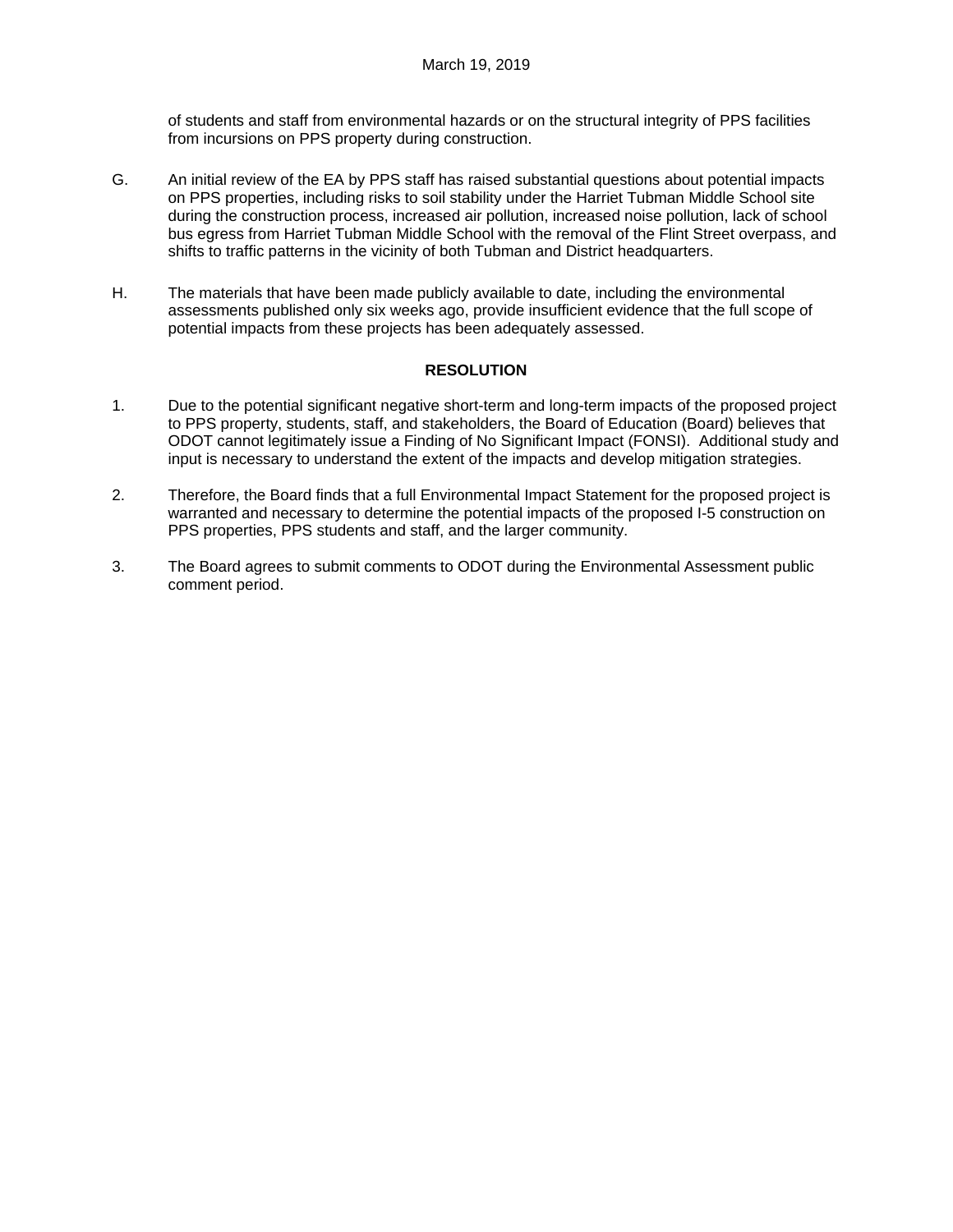#### Amendment of Board of Education Policy 6.50.010-P Off-Campus Activities

## **RECITALS**

- A. On October 16, 2018, November 1, 2018, and November 29, 2018, the Board Policy & Governance Committee reviewed and considered amendment of the Off-Campus Activities policy and rescission of Foreign Study Programs 6.50.020-P.
- B. On December 11, 2018, the Board presented the first reading of the amended Off-Campus Activities policy. The Board decided to send the policy back to the Policy & Governance Committee for further consideration. .
- C. On December 20, 2018, January 10, 2019, and February 21, 2019, the Board Policy & Governance Committee reviewed and considered amendment of the Off-Campus Activities policy.
- D. On February 26, 2019, the Board presented the first reading of the further amended Off-Campus Activities policy.
- E. Per District policy, the public comment period was open for at least 21 days, and the Board received significant public input.

## **RESOLUTION**

- 1. Board hereby amends the Board of Education Policy 6.50.010-P Off-Campus Activities, rescinds Foreign Study Program--6.50.020-P, and instructs the Superintendent to amend any relevant administrative directives to conform to this amended policy.
- 2. The Board further instructs the Superintendent to convene a working group to explore creation of a district-wide experiential learning component of the middle grades curriculum and to report back to the Board no later than October 31 2019, on recommendations coming out of that working group.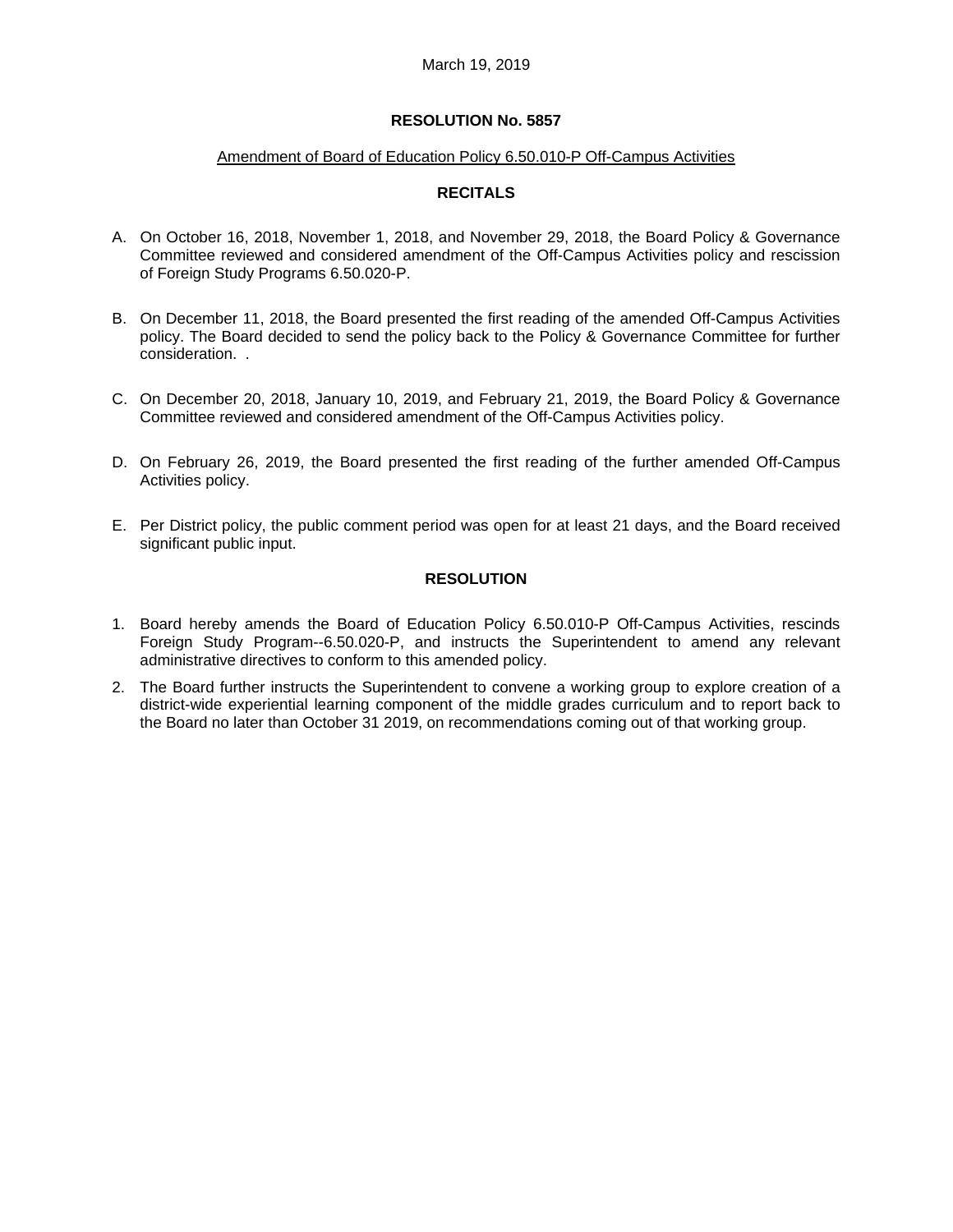# **RESOLUTION No. 5858**

WITHDRAWN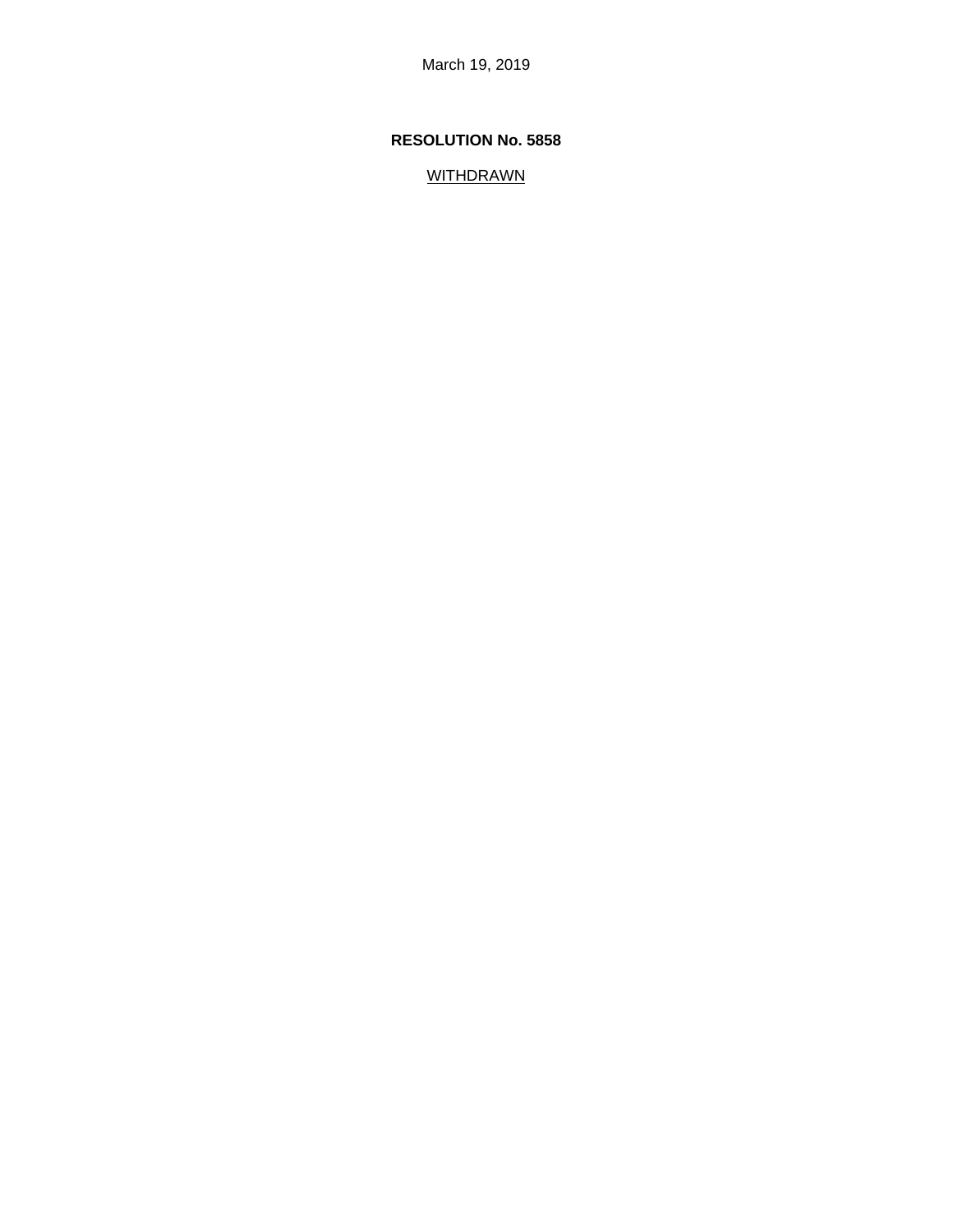## Resolution Authorizing Benson Campus Master Plan Revisions & Updates

# **RECITALS**

- A. At the conclusion of the Benson Polytechnic High School Pre-Design Diligence process in February 2017, Board Resolution 5394 referred the Benson Polytechnic High School Modernization to voters in May 2017.
- B. The election was duly and legally held on May 16, 2017 (the "2017 Bond Election"), and the general obligation bonds were approved by a majority of the qualified voters of PPS voting at the election.
- C. Board Resolution 5471 accepted certification from Multnomah County, Clackamas, Washington Counties for May 16, 2017, voter approval authorizing Portland Public Schools to issue up to \$790 million of general obligation bonds to improve health, safety, learning by modernizing and repairing schools.
- D. Board Resolution 5160 directed the development of educational specifications and a master plan for the Benson Campus to the indicated student capacities:
	- a. Benson Polytechnic High School: common areas and classrooms for 1,700 students
- E. Board Resolution 5780 approved in December 2018 included the following:
	- a. No later than February 28, 2019, the Superintendent will return to the Board of Education with a location analysis for Multiple Pathways to Graduation programs (MPG).
	- b. No later than March 31, 2019, the Superintendent will return to the Board of Education with the following information:
		- i. Updated plans incorporating the master plan revisions noted in this resolution.
		- ii. Updated plans identifying all programs and program spaces intended to be located on the Benson Campus at the completion of construction.
		- iii. Updated construction phasing plan to include all school programs that will remain at the Benson Campus after completion of construction.
- F. Board Resolution 5828 approved on February 26, 2019, included the following:
	- a. Approval of proposed location analysis for MPG as presented in option 4B:
		- i. PISA, Pioneer and MPG programs that currently are located on the Benson Campus to remain on the campus. This includes incorporating Virtual Scholars, Night/Summer School Offices, PISA, and Pioneer High School within Benson Polytechnic High School buildings.
		- ii. A new building dedicated to Alliance, Reconnection Program & Services, DART/Clinton, and Teen Parent Child Care Services that will be located in the existing parking lot area of the Benson campus.
	- b. Requirement for Superintendent to come back to the Board of Education with an analysis of incorporating the Alliance program at Meek in or adjacent to the new Multiple Pathways to Graduation building in the Benson Campus.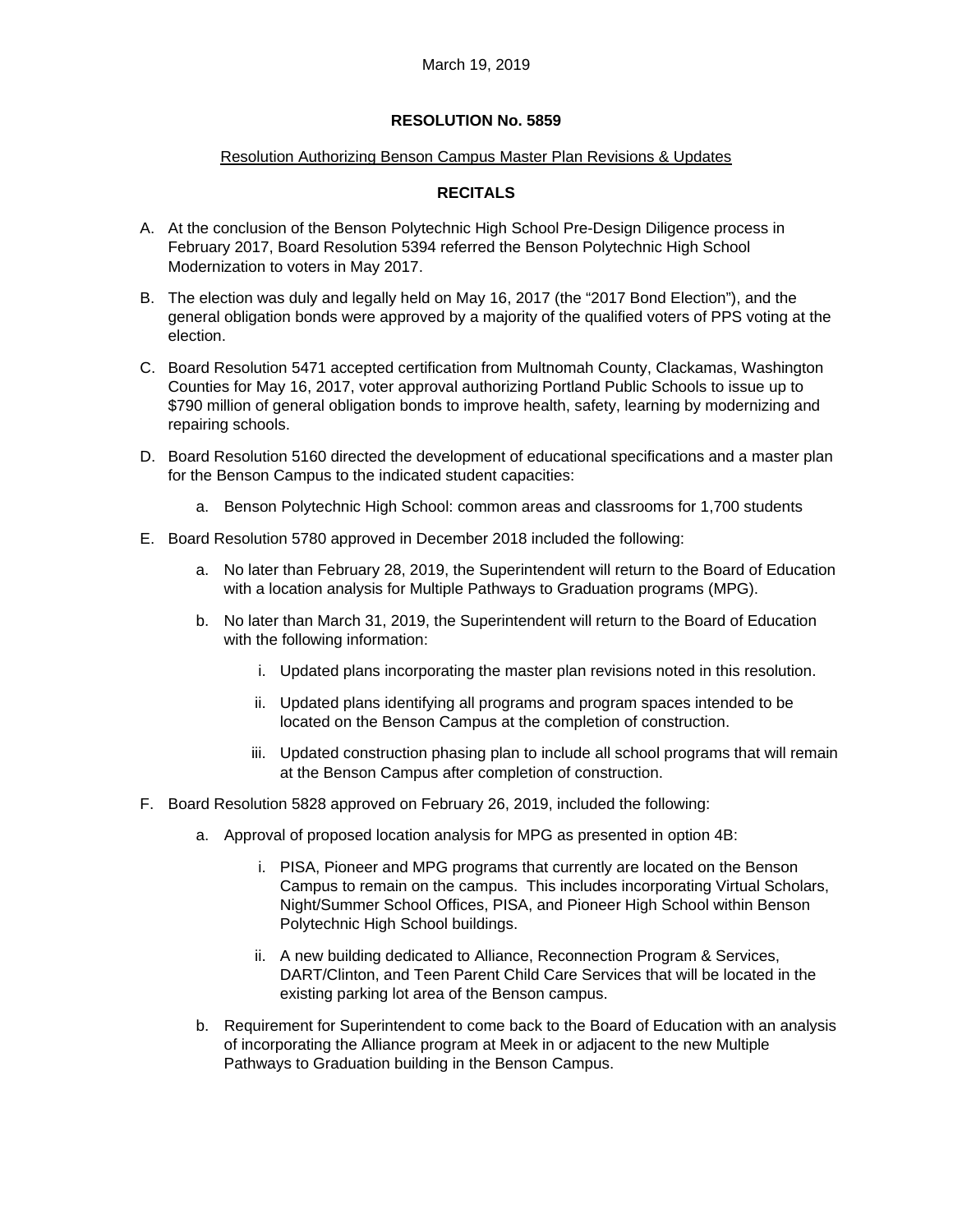## **RESOLUTION**

- 1. The Board of Education approves the revisions to the Master Plan Report for Benson High School as follows:
	- a. Master Plan update dated March 13, 2019.
- 2. The Superintendent will return to the Board of Education no later than May 28, 2019 with an evaluation of Alliance at Meek campus programming that will include feasibility of co-locating in the new MPG building on the Benson campus.
- 3. The Superintendent will return by the end of 2019 to the Board of Education with the following updates:
	- a. Swing Space. An updated plan for providing swing space at Kenton and Marshall High School.
	- b. Phasing Plan. An updated phasing plan that will include the overall construction sequencing that shows the durations for programs located at temporary locations.

The Board of Education expects to undertake a future capital bond campaign in 2020 to support ongoing Benson campus construction. If a bond is not referred to the voters or passed by voters in 2020, the Benson project is expected to be completed by a Full Faith and Credit Bond.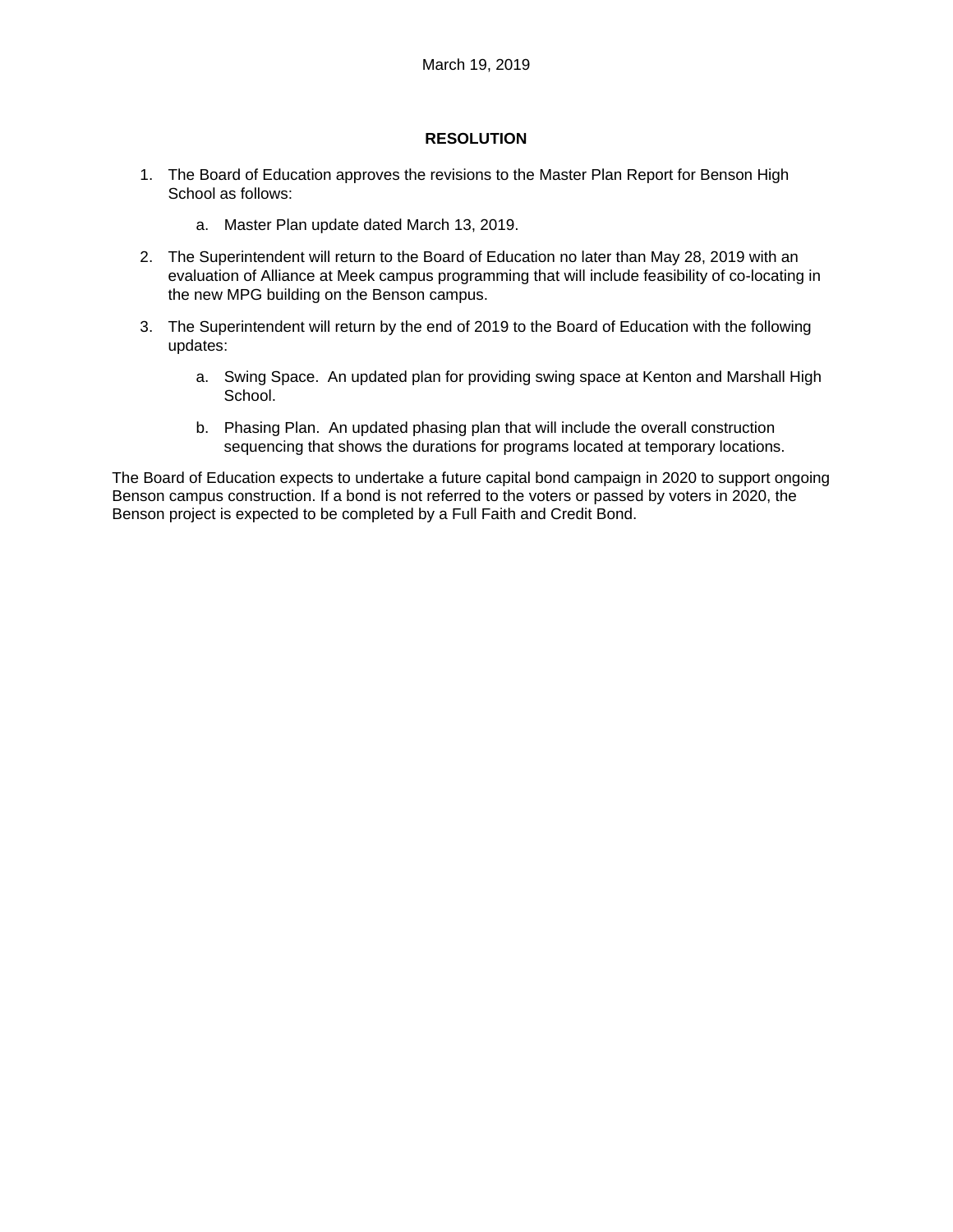#### Authorization for Off-Campus Activities

### **RECITAL**

Portland Public Schools ("District") Policy 6.50.010-P ("Off-Campus Activities") requires the Board of Education ("Board") consent to student out-of-state travel.

## **RESOLUTION**

The Board has reviewed the request for out-of-state travel. All required documents have been submitted to the Risk Management Department. The Superintendent recommends that the Board consent to the student out-of-state travel for the below request:

| Date(s)      | School, Course, and<br><b>Number of Students</b> | Purpose of<br><b>Travel</b>                                                                               | <b>Travel Destination</b>                      | <b>Estimated Cost</b><br><b>Per Student</b> |
|--------------|--------------------------------------------------|-----------------------------------------------------------------------------------------------------------|------------------------------------------------|---------------------------------------------|
| 4/17/19      | Boise-Eliot/Humboldt                             | Salmon life<br>cycle/adapta<br>tions                                                                      | Spring Creek Fish Hatchery<br>& Drano Lake, WA | \$0                                         |
| 3/21-3/25/19 | Cleveland HS                                     | Varsity<br>Softball<br>Tournament                                                                         | Chico, CA                                      | \$289.38                                    |
| 5/10/19      | Duniway                                          | Identify<br>storytelling,<br>traditional<br>dress, etc                                                    | Lelooska, WA                                   | \$7.50                                      |
| 4/9/19       | Lewis                                            | Attend<br>traditional<br><b>NW Native</b><br>American<br>ceremony                                         | Lelooska, WA                                   | \$12                                        |
| 3/25-3/27/19 | Grant HS; Black Student<br>Union; 23             | Visit<br>colleges,<br>visit/particip<br>ate in Civil<br>Rights<br>movement                                | Atlanta, GA & Montgomery,<br><b>AL</b>         | \$1,400                                     |
| 4/24-4/27/19 | Lincoln HS; Mass<br>Communication<br>Classes; 15 | Journalism<br>Education<br>Assoc<br>Convention                                                            | Anaheim, CA                                    | \$800                                       |
| 5/16/19      | Mt Tabor: Science class:<br>60                   | Learn how<br>hydropower<br>is generated<br>on the<br>Columbia &<br>how it's<br>delivered to<br><b>PDX</b> | Bonneville Dam, WA                             | \$5                                         |
| 5/17/19      | Mt Tabor: Science class:<br>30                   | Learn how<br>hydropower<br>is generated<br>on the<br>Columbia &<br>how it's<br>delivered to<br><b>PDX</b> | Bonneville Dam, WA                             | \$5                                         |

#### **AUTHORIZATION FOR OFF-CAMPUS ACTIVITIES**